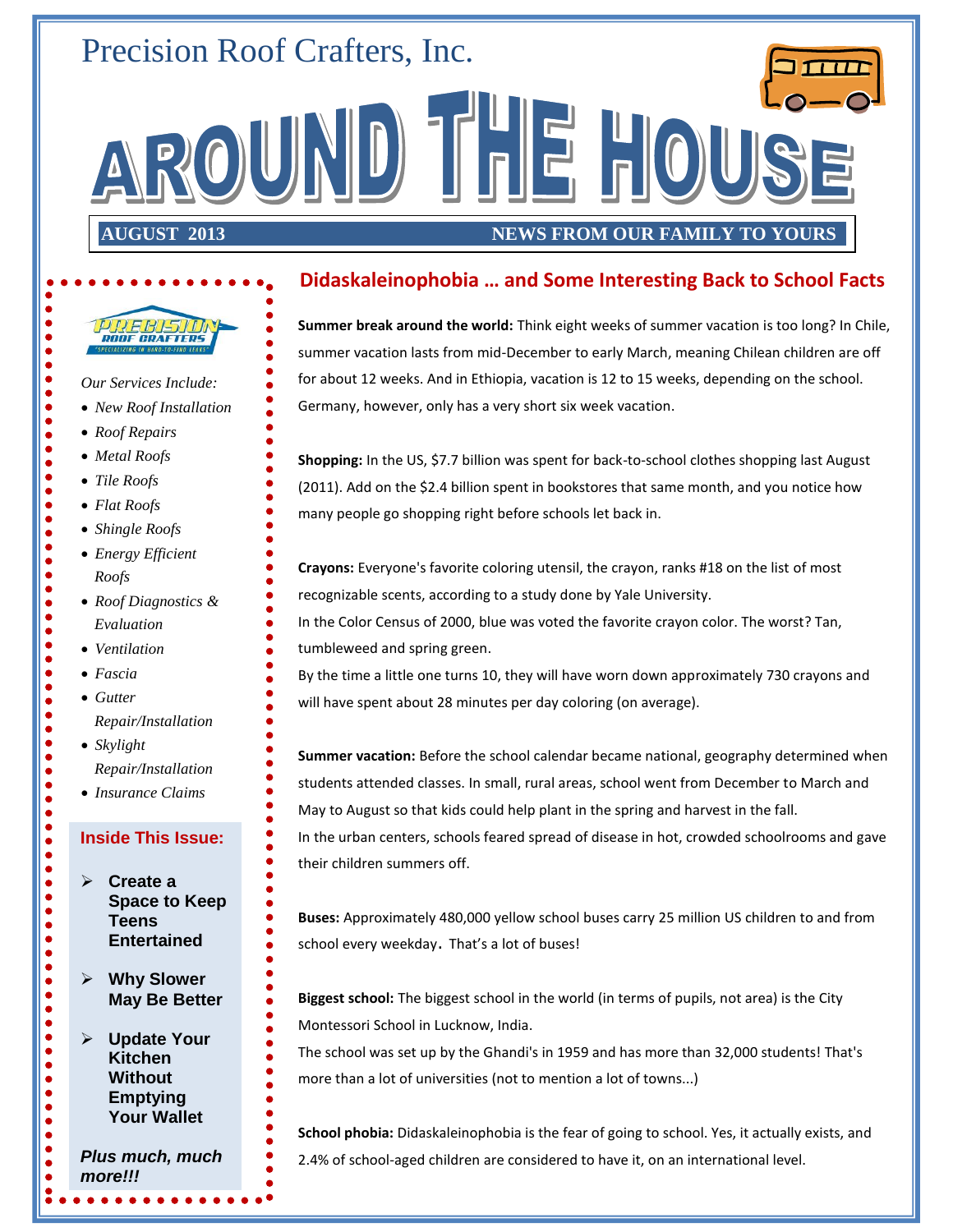Page 2

## **Give Teens Cool Spaces to Hang at Home**

Home designers say they're responding to parents who want their teens and preteens to spend more time at home. They are setting up areas, from a one-bedroom size to a thousand square feet or more where kids can relax, play games and entertain their friends.

Those who have the space may include a ping-pong table or a billiard table, a recording studio, a pinball machine, a kitchen or a theater for movies and videogames.

Parents tend to make computer screens large so they can keep an eye on what kids are watching.

As part of a whole-house remodel, Christine Markatos Lowe designed a kid's lounge off one home's kitchen. The clients' two sons say it's fun to go there after a long day at school. They can relax on the couch and play video games or watch television.

Family experts at The Wall Street Journal report that, as families grow smaller and many homes are large, the teen room has evolved into a social center in its own right.

Psychologists believe that parents today spend more time with their children than ever before. This is a loving and conscientious generation of parents.

One mother of two turned the pool house into a teen lounge for her son's 16th birthday. One goal: to encourage him to spend more time at home after he got his driver's license.

Parents say the tween and teen room can help maintain peace throughout the grown-up areas of the house. Kids need space to hang out and parents need tranquility so they can relax.

Real estate experts recommend that the teen spaces should be designed in a way that makes it relatively easy to convert them back into the house. One appraiser says a teen room is an amenity that doesn't add much value when selling a home.





A wuzzle is a saying/phrase that is made up of a display of words, in an interesting way. The object is to try to figure out the wellknown saying, person, place, or thing that each wuzzle is meant to represent. **Answer page 8**

#### **Why was the cafeteria clock always running slow? Answer page 8**

**What is it that the person who makes it doesn't need it? The person who buys it does not need it for themselves and the person who uses it doesn't know it?** Answer page 9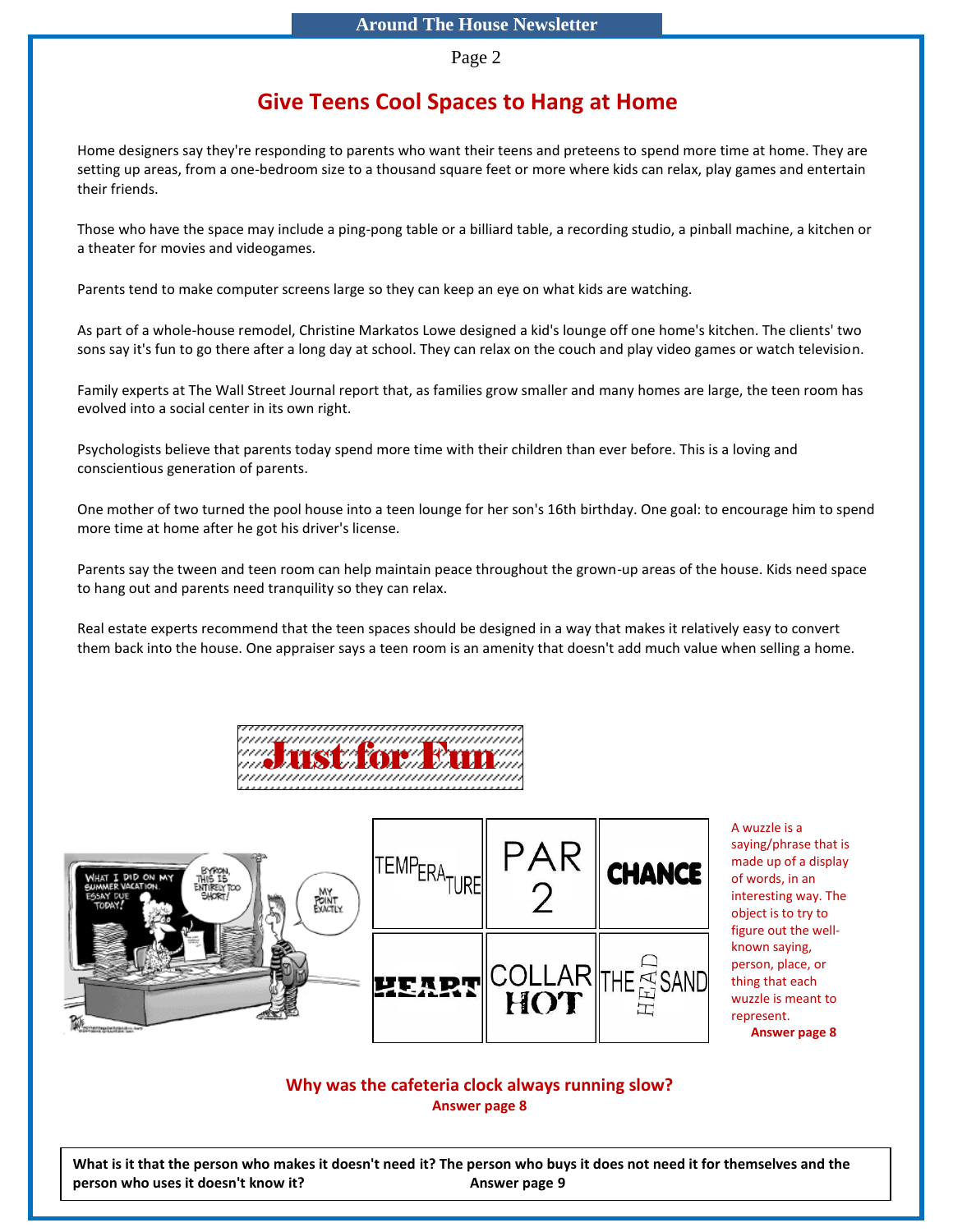## *Precision Roof Crafters, Inc.* Page 3

#### **August Is:**

- **Admit You're Happy Month**
- **Family Fun Month**
- **National Catfish Month**
- **National Eye Exam Month**
- **National Golf Month**
- **Peach Month**
- **Romance Awareness Month**
- **Water Quality month**
- **National Picnic Month**

## **Health Advice & Social Networking Come Together**

From websites to phone apps, medical information seems to be abundant in every corner of the internet.

Some new startup companies think **we** need more and aim to bring a social and networking aspect to medicine.

Social networking among patients has been going on for years with many groups on Yahoo and others dedicated to sharing information on specific diseases.

These new social networking sites combine medical knowledge and social networking, according to Fortune.

PatientsLikeMe.com is one of the most extensive sites. It was started by two MIT engineers after their brother was diagnosed with ALS (Lou Gehrig's disease). They were frustrated by the lack of reliable information and support online. Their website aims to answer those problems in a site where visitors can share with people who have the same diseases. The site now has 200,000 users and covers about 1,800 diseases. Members fill out online forms, giving permission for the site to sell data to research institutions.

One of the newest networks, HealthTap, links 1.2 million doctors worldwide to patients asking questions about symptoms and diseases. The questions range from mysterious (How can I sprain my ankle? I'm not trying to get out of anything) to serious (Is biopsy the best diagnostic tool for brain cancer?)

## **Settle Your Sleep Debt (or Bank a Few Hours)**

About 50 million Americans report getting an insufficient amount of sleep, according to the Centers for Disease Control and Prevention.

Seven to nine hours of sleep are recommended but many people get closer to six. As the week wears on, they build up a sleep debt.

#### **Recovery sleep**

New research shows, contrary to previous information, sleeping later on Saturday morning can count as recovery sleep. It works best for owls who normally stay up late.

If you're a lark who wakens early, a nap later in afternoon would work better. Larks tend to wake at dawn. People generally rank somewhere between an owl and a lark.

Recovery sleep works in the short term, says the American Academy of Sleep, but it will only pay a sleep debt created over two to four days. Sleep you lost two weeks ago is gone forever.

#### **Sleep banking**

Here's a new idea. Recent data suggest that banking sleep in advance of a long night can prevent upcoming sleep deprivation. If you know you'll be up until the wee hours of the morning on one or more days, you can prevent sleep deprivation by sleeping longer on a few nights before the event.

#### **Scheduled naps**

Doctors at Stanford University Sleep Clinic say scheduling naps during the day would be better than disrupting your usual sleep pattern by sleeping late on weekends. The best naps are about 25 minutes long.

The effects of changing sleep patterns from weekdays to weekends can confuse the body and result in grogginess. Still, those who do it are better at tasks than the sleep deprived.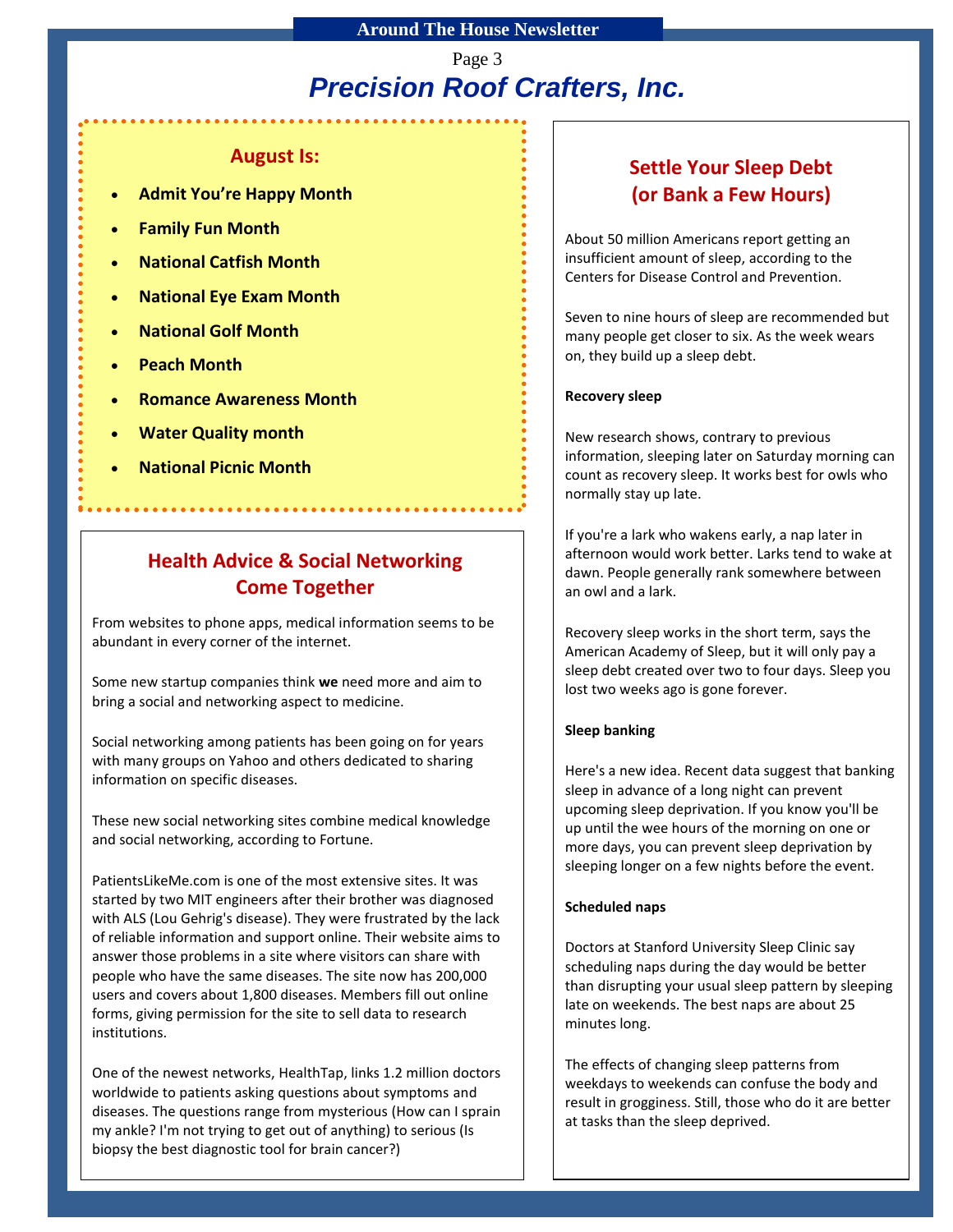| Page 4 |   |                |   |   |                |                |                |   |  |
|--------|---|----------------|---|---|----------------|----------------|----------------|---|--|
|        |   | 6              |   | 5 |                | $\overline{4}$ | 3              |   |  |
| 9      |   |                |   |   |                |                |                |   |  |
|        | 1 |                |   |   | $\overline{7}$ |                | 5              | 2 |  |
|        |   | 9              | 4 |   |                |                |                | 7 |  |
|        | 3 |                |   |   |                |                | $\overline{2}$ |   |  |
| 7      |   |                |   |   |                | 5              |                |   |  |
| 3      | 8 |                | 6 |   |                |                | 9              |   |  |
|        |   |                |   |   |                |                |                | 5 |  |
|        | 5 | $\overline{2}$ |   |   |                | 3              |                |   |  |

**To solve a Sudoku, you only need logic and patience. No math is required. Simply make sure that each 3 x 3 square region has a number 1 through 9 with only one occurrence of each number.**

**Each column and row of the large grid must have only one instance of the numbers 1 through 9.**

**The difficulty rating on this puzzle is easy.**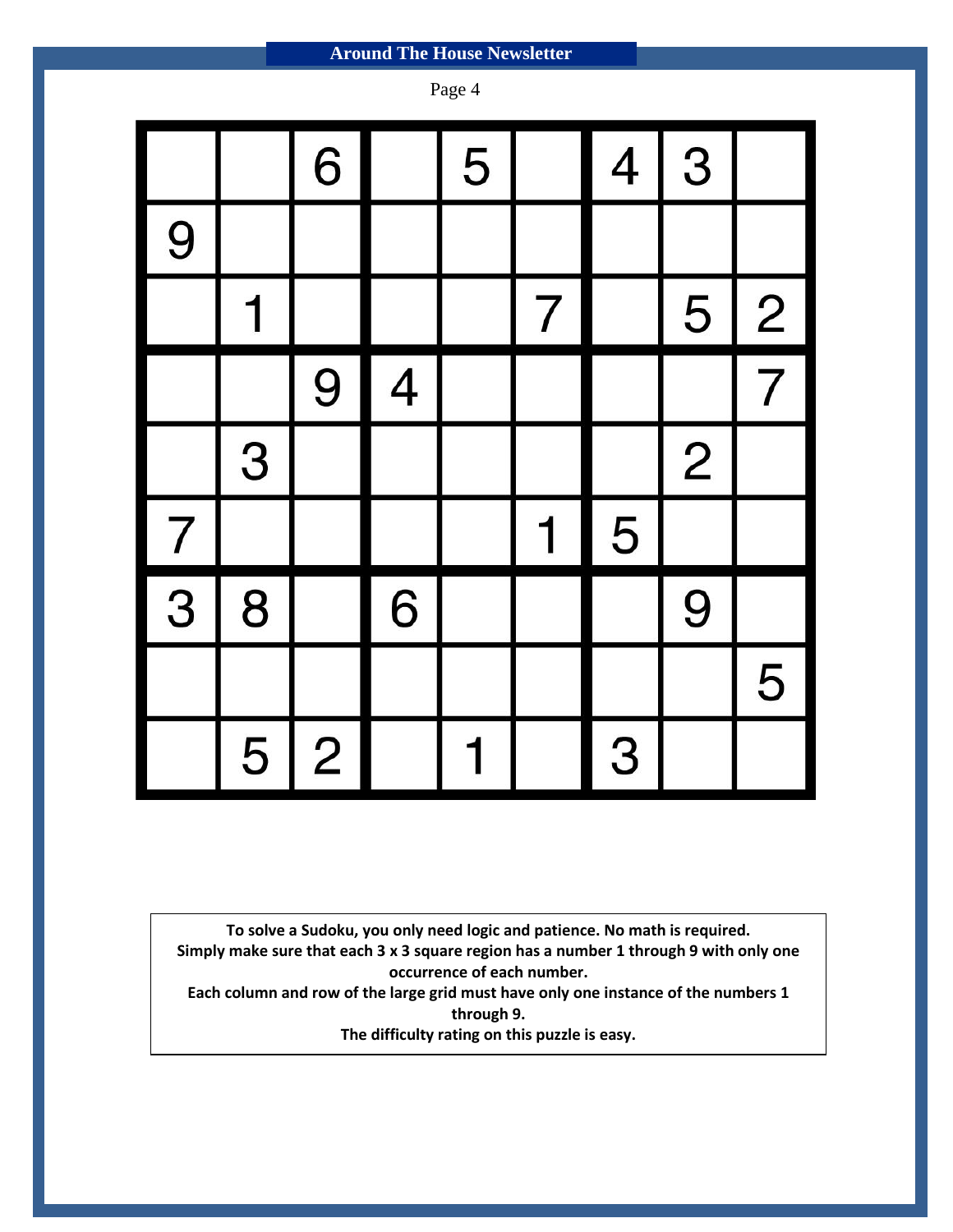Page 5

#### **WE WELCOME THIS MONTH'S NEW CLIENTS TO THE "PRECISION ROOF CRAFTERS" FAMILY**

**Here are some of our new clients that became members of the "Precision Roof Crafters Family" this past month. I'd like to welcome you and wish you all the best!**

> **Abbe Barr, League City Marco Cano, Pearland Terry Cole, Missouri City Bonnie Crossland, Houston Romana Davies, Houston Lisa Davis, Houston Charlie Deutz, Alvin James Devaney, Houston Debbie Garza, Houston Helge Gonnermann, Houston Chris Goodrich, Sugar Land Brian Heitz, Houston David Hollas, Houston Karla Klein, Houston Melissa Knepper, Humble Erica Knight, Houston Hector Miranda, Houston Arif Momin, Sugar Land Sid Nadkarni, Houston Erik Nelson, Houston Jenny Opena, Houston Margaret Ottenbacher, Galveston David Piazza, Houston Eloise Pipkin, Houston Don Porteous, Houston Lilly Reilley, Houston Victor Remishevsky, Houston Steve Robles, Houston Fran Scott, Stafford**

We are giving recognition to our new clients and our superb friends who are kind enough to refer their neighbors and *relatives to us.*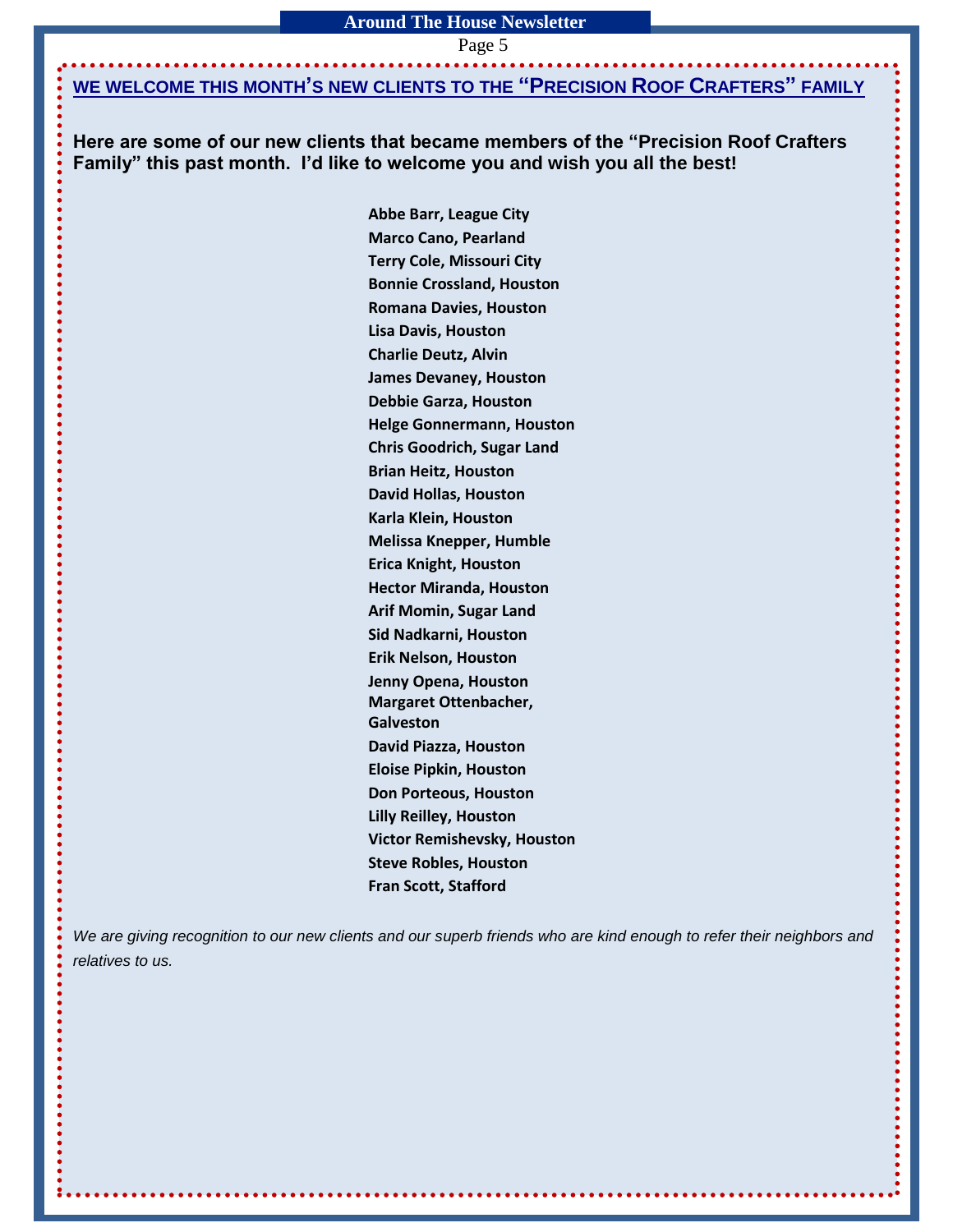Page 6

#### **Slow Down! (You Move Too Fast)**

The minute someone urges you to decide now, Norm Brodsky of Inc.'s Street Smarts advises one thing: Slow down.

Decisions that can impact your bottom line, decisions that could hurt people if things go sour, these are the decisions that take time and thought.

Don't rush into a decision before you consider all the relevant issues. Whether you're the business owner or a manager, you will make mistakes in your career, but it never should be because you were forced to make a premature decision.

Most people spend more time planning their vacations than their future, according to Peter Hawkins in The Art of Building Windmills.

\* Take the time. Some decisions should take you days or even weeks to study and make. With sufficient time you can fully understand the ramifications of your choices.

\* Advice can be crucial in big decisions. Get advice from other entrepreneurs and trusted business people.

Your employees may well have some good advice. See it from their perspective and make sure you understand all sides of the situation. Be objective and listen.

\* Keep the big picture in mind. Always try to make sure it is a win-win situation. You can make sure of this by, again, looking at others' opinions.

\* Don't make decisions that impact another person. In particular, when making a decision for another person, be sure that they are part of the process. Without their input, they won't try very hard to make it work.

Big decisions can have a lasting impact on your life and your business. It makes sense to do your research before making them.

#### **Tear Down That Wall … With Caution**

Removing a wall between the kitchen and dining room, or between two bedrooms, can give you a more open floor plan and more living space.

It's a relatively inexpensive project if it's not a loadbearing wall. All you have to do is bring down the wall and fill the gaps in the ceiling and drywall, then smooth out the patch job and paint.

Always get a contractor or construction engineer to certify that the wall is, in fact, nonloadbearing.

Removing a loadbearing wall could cost thousands of dollars for installing the structural work. The project could be ten times more expensive.

#### **Kitchen Updates That Won't Break You**

Focus on the feeling you want, down-home, vintage, or modern.

Workflow: If your sink, stove and fridge don't form the recommended work triangle, think about how to improve efficiency and workflow.

Lighting: To bring more life to the room, layer your lighting. Use pendant fixtures as well as fixtures that go under cabinets and on the ceiling. LED light bulbs lower the electric bill and last longer so you won't need to change bulbs as often.

Comfortable seating: Either at the countertop or with a long builtin bench: soften the feel with cushions and pillows.

If you have the space, consider using a table that seats up to six people. Use padded chairs with arms. Wheels are a plus. The table offers plenty of space for reading the mail, spreading out the newspapers you're reading, or for homework.

Flooring: Pick a floor covering that's durable for heavy traffic and comfortable to stand on. Experts at floorbiz.com say cork flooring is environmentally friendly, thermal insulating, fire resistant, sound absorbing, extremely durable, and best of all, the most comfortable floor you'll ever walk on.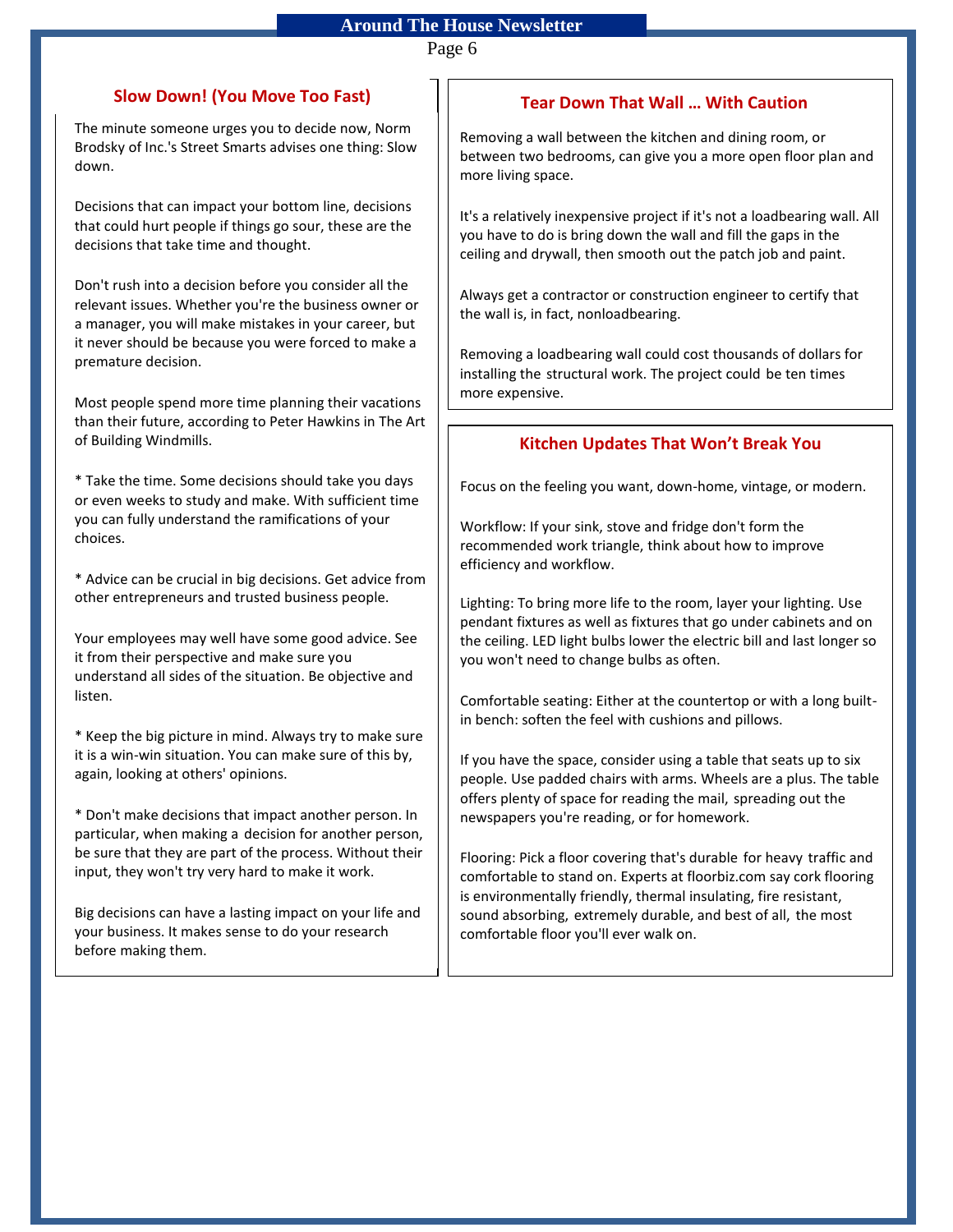#### Page 7

## **Traveling Oven-Barbecued Baby Back Ribs**

## **Ingredients**

- 1 ½ pounds catfish fillets
- ½ cup yellow cornmeal
- 1 teaspoon paprika
- 1 teaspoon dried thyme
- 1 teaspoon salt
- ½ teaspoon celery seed
- ½ teaspoon onion powder
- ½ teaspoon garlic powder
- ½ teaspoon ground black pepper
- ½ cup skim milk
- Cooking spray

## **Directions**

- Preheat the oven to 425 degrees F (220 degrees C). Line a baking sheet with aluminum foil and coat with cooking spray.
- In a shallow dish, stir together the cornmeal, paprika, thyme, salt, celery seed, onion powder, garlic powder, and pepper. Dip the catfish fillets in milk, then place them into the cornmeal mixture and coat liberally; place on the greased baking sheet. Coat the tops of the fillets with cooking spray until wet.
- Bake for 15 minutes in the preheated oven, or until fish is easily flaked with a fork.

Recipe Source: Food.com



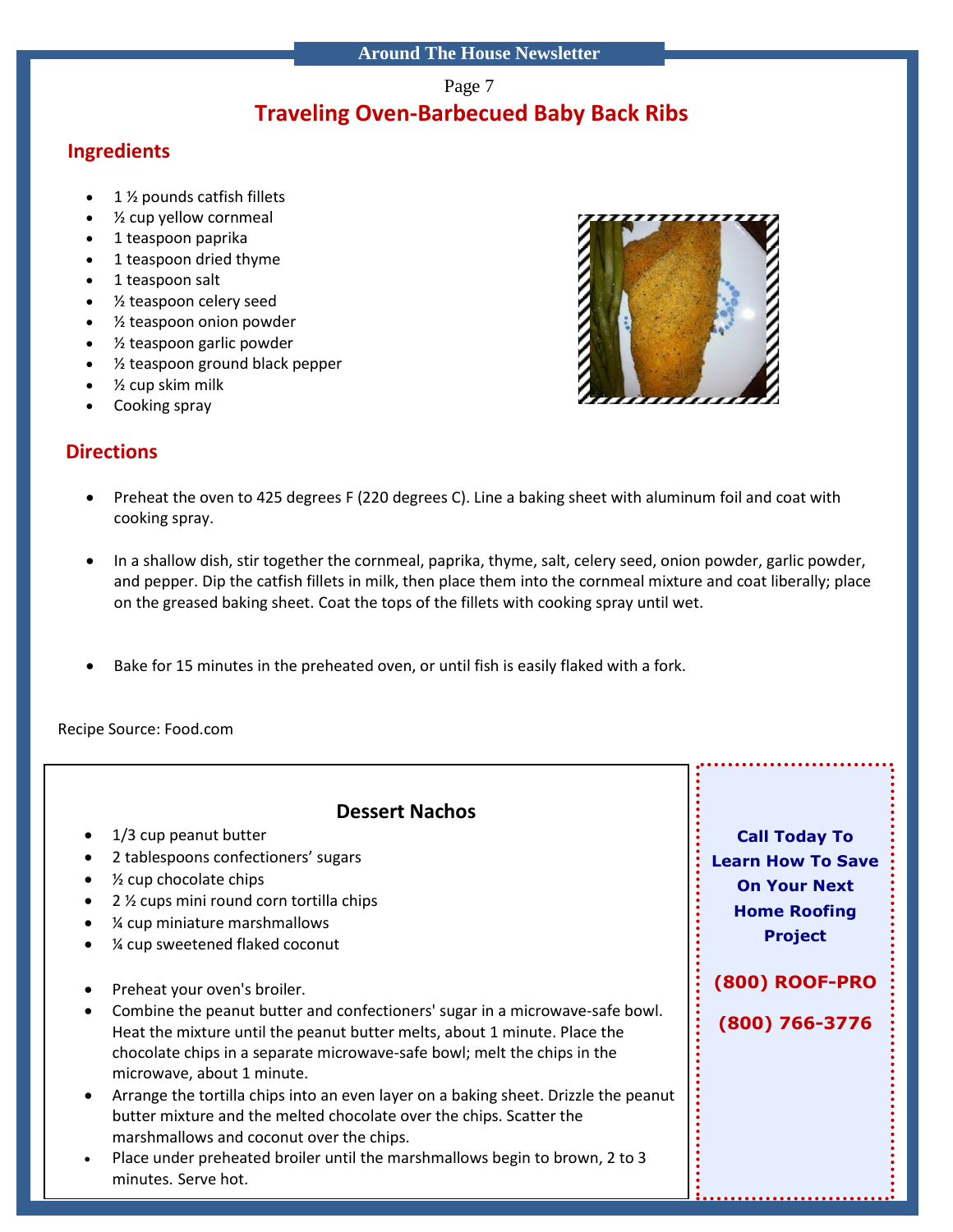Page 8

## **Client of the Month!**

Every month we choose a Precision Roof Crafters Client of the Month. It's just our way of saying thanks and giving a little recognition to our good friends and clients who help support us!

This month's client of the month is **Bonita Podd of Houston**! Congratulations! **And thank you, Mrs. Podd, for referring Frances Lehrmann to us !!!**

Bonita wins a **FREE DINNER** from Carrabba's Italian Grill and will bring, as our guests, a guest of her choice. You can be the client of the month too! Watch for your name here in an upcoming month!

## **SEND A REFERRAL: GET A PRIZE**

For every referral you send our way that becomes a client, you will receive a gift from our company:

#### "A \$25 Pre-Paid American Express Gift Card"

By referring your family, friends & neighbors, you've helped our business grow. Offering these special rewards is our way of saying, "**Thank you, you're the best!**"

Without you, we couldn't do what we do. To take advantage of our Referral Reward Program, just fill out the enclosed referral sheet and either fax or send it in. That's all there is to it!

#### **ROCKET REFERRAL REWARD PROGRAM!**

If you use this form, we will be able to make sure you get credit for all of your referrals when they become clients. If you have any questions, just give us a call at (insert your phone number).

Your Name: Your Phone#

**Referrals: If you run out of room, please feel free to use a separate sheet of paper.**

| □ Yes! Feel free to use my name as a reference when you contact the referrals! | Fax To: 713.334.4458                                                            |
|--------------------------------------------------------------------------------|---------------------------------------------------------------------------------|
|                                                                                | Email To: info@roofprohouston.com Mail To: 3919 Jeanetta St., Houston, TX 77063 |